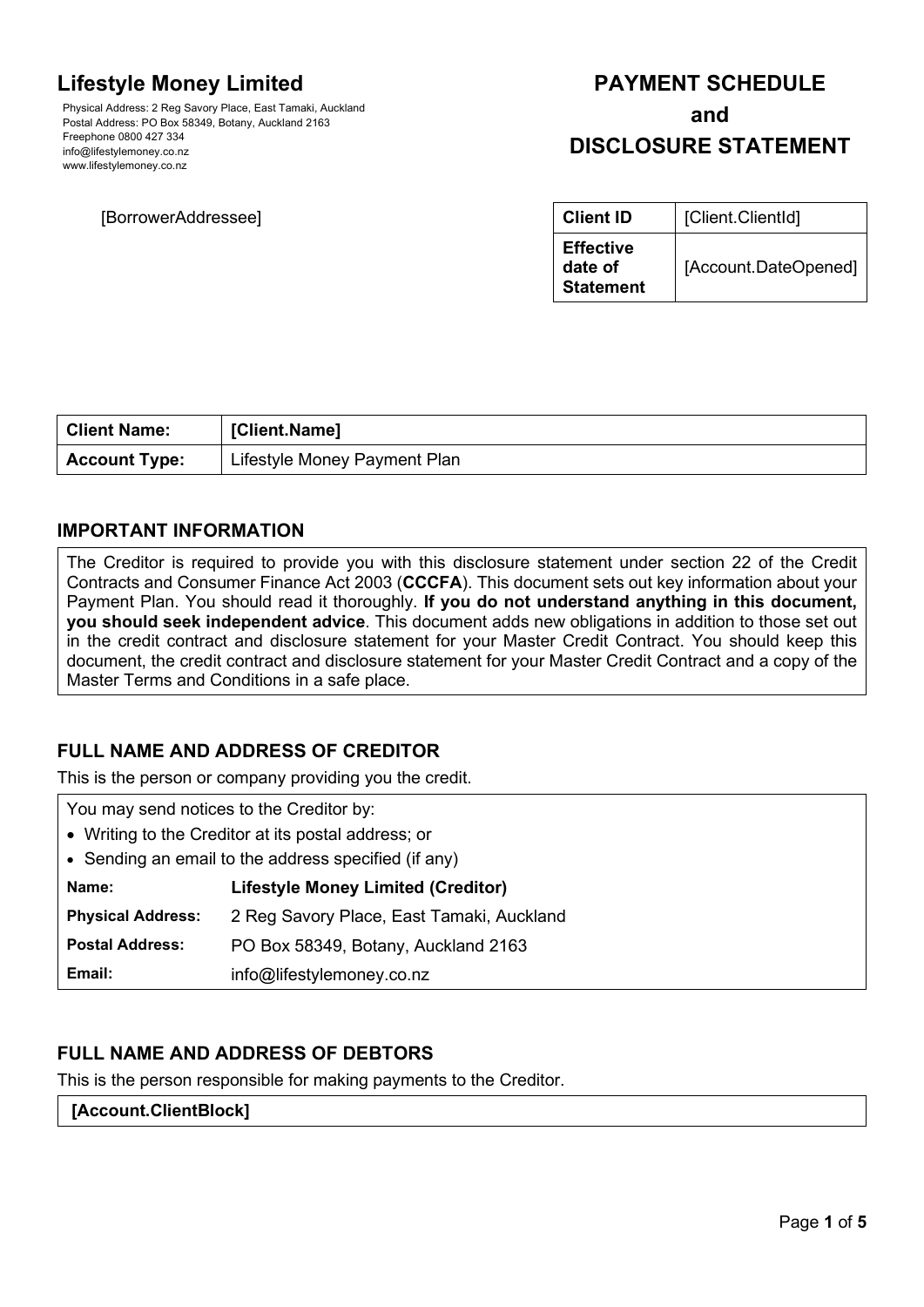## **CREDIT DETAILS**

| <b>Current unpaid balance (Master Credit Contract)</b>                                                                                                                                                                                                                                                 |  |  |
|--------------------------------------------------------------------------------------------------------------------------------------------------------------------------------------------------------------------------------------------------------------------------------------------------------|--|--|
| This is the amount you owe under your Master Credit Contract at the date of this statement (including any<br>fees charged by the Creditor). It includes the unpaid balance on your Everyday Account (if you have one)<br>and the unpaid balance under all Payment Plans you have (including this one). |  |  |
| [Current Unpaid<br>Balance]                                                                                                                                                                                                                                                                            |  |  |
| Initial Unpaid Balance under this Payment Plan                                                                                                                                                                                                                                                         |  |  |
| This is the amount you owe under this Payment Plan at the date of this statement (including any fees<br>charged by the Creditor).                                                                                                                                                                      |  |  |
| IOnoningRalancel made un of                                                                                                                                                                                                                                                                            |  |  |

[OpeningBalance] made up of: [OpeningTransactions] Purchase Price: Establishment Fee:

Less your Deposit of [Deposit]

You can view your current unpaid balance at any time by going to our website at lifestylemoney.co.nz and signing in or by contacting Lifestyle Money on 0800 427 334 during business hours.

### **Total Advances under this Payment Plan**

This is the total amount of advancement under this Payment Plan. This amount (net of any fees or charges) is paid directly to Home Direct.

[TotalAdvances]

### **PAYMENTS**

#### **Payment Plan Payments**

You are required to make each payment in the amount specified and on the date specified. You may choose to pay more than the Amount of each Payment specified below.

| <b>Timing of Payments</b><br>Frequency: | Number of<br><b>Payments</b> | <b>Amount of each</b><br><b>Payment</b> | <b>Total amount of</b><br><b>Payments</b> |
|-----------------------------------------|------------------------------|-----------------------------------------|-------------------------------------------|
| PaymentTimingFreq                       |                              |                                         |                                           |
| First Payment:<br>PaymentTimingFirst    | <b>NumberOfPayments</b>      | AmountOfEachPayment                     | [TotalPayments]                           |
| Last Payment:<br>PaymentTimingLast      |                              |                                         |                                           |

These payments are in addition to the payments you are required to make in relation to your Everyday Account as specified in the Master Credit Contract. If you have any other Payment Plans, you are also required to make the payments for those Payment Plans as specified in the relevant Payment Schedules.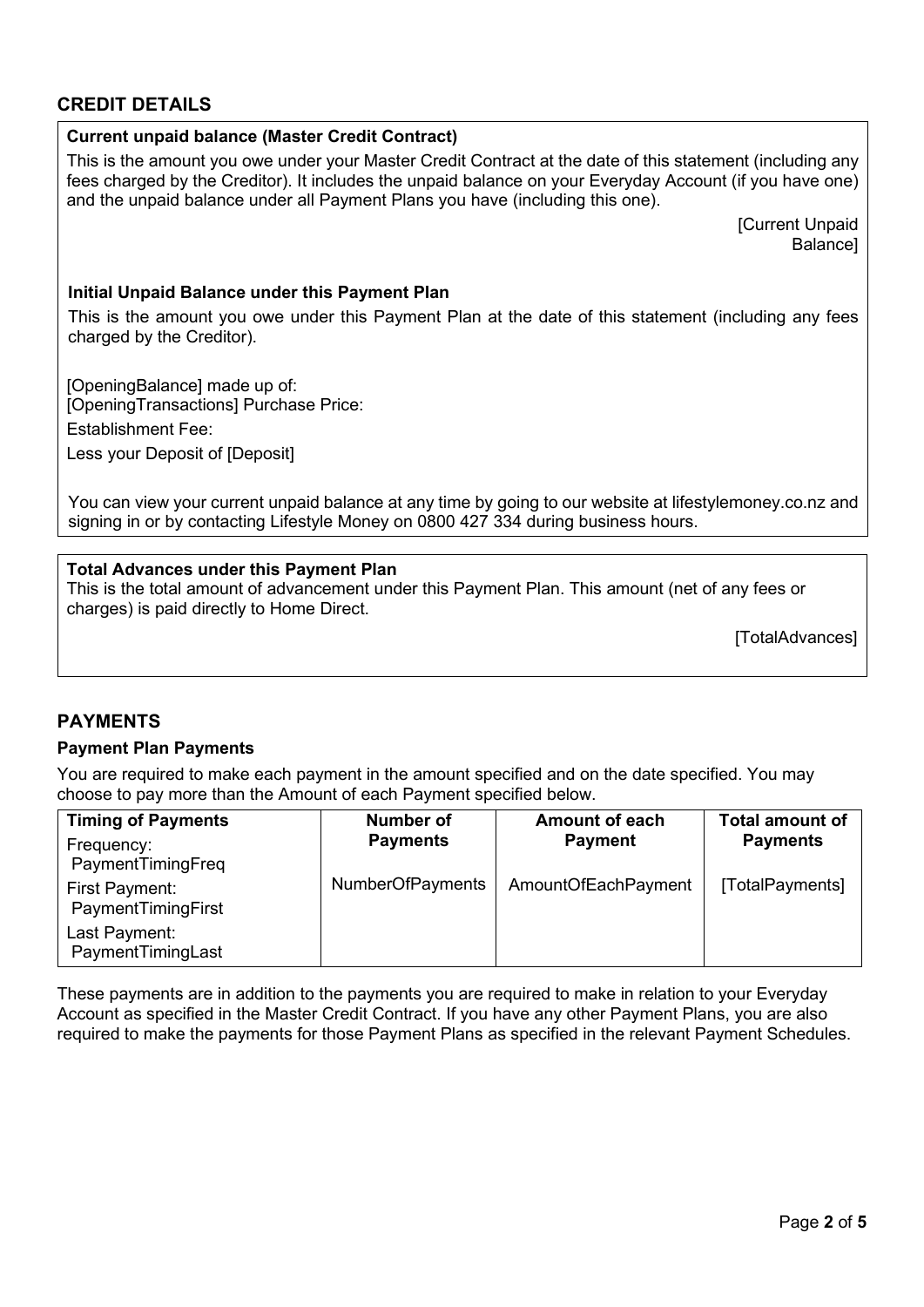### **INTEREST**

#### **Annual Interest Rate**

The rate of interest that you will be charged on this Payment Plan is [InterestRate]% per annum.

Your credit contract allows the Creditor to vary this interest rate.

If the Creditor does vary the interest rate it will provide you at least 14 days' notice in advance of any such changes and provide such disclosure as is required under the CCCFA in respect of the effect of those changes.

#### **Total Interest charges**

This is the total amount of the interest charges payable under this Payment Plan.

[TotalInterest]

If the interest rate is varied this number will change and the Creditor will provide such disclosure as is required under the CCCFA in respect of the effect of those changes.

#### **Method of charging Interest**

Interest charges are calculated by multiplying the unpaid balance at the end of each day by a daily interest rate. The daily interest rate is calculated by dividing the annual interest rate by 365.

Interest is charged to your account on the last calendar day of each month and will be added to the unpaid balance.

### **WHAT COULD HAPPEN IF YOU FAIL TO MEET YOUR COMMITMENTS**

**Security Interest(s)** The Creditor has an interest in the goods purchased by you utilizing your Payment Plan to secure performance of your obligations under the contract, or the payment of money payable under the contract, or both. **If you fail to meet your commitments under the contract, then to the extent of the security interest, the Creditor may be entitled to repossess and sell this property**. You may still be liable for any unpaid balance and fees which are not covered by the sale of the repossessed property.

You are not allowed to grant another security interest in the goods purchased by you utilizing your Payment Plan while there is still money payable on those goods.

Please refer to the Master Terms and Conditions for further details in relation to the Creditor's property and security in the goods.

[Account.Security]

#### **Default Fees**

In the event of a breach of the contract or on the enforcement of the contract, the default fees specified in your Master Credit Contract may be payable. We've included these below for your reference. Your credit contract allows the Creditor to vary these fees and charges.

If you fail to make a payment due in full on its due date the Creditor may charge you a \$15 default fee for the missed payment.

If you have defaulted on repayments the Creditor may visit you in person to discuss how to manage your account. If the Creditor does this, it will charge you a \$65 field visit fee.

Please refer to the Master Terms and Conditions for further details in relation to these default fees. In addition, any cost incurred by Lifestyle Money in relation to the recovery of any overdue payment or on the enforcement of this agreement (including any legal costs and debt collector's costs incurred by the Creditor) will be payable by you as set out in the Master Terms and Conditions.

#### **FULL PREPAYMENT**

You can pay the unpaid balance (plus all accrued interest) in full at any time before the final payment is due (full prepayment). There are no additional costs or charges for a full prepayment.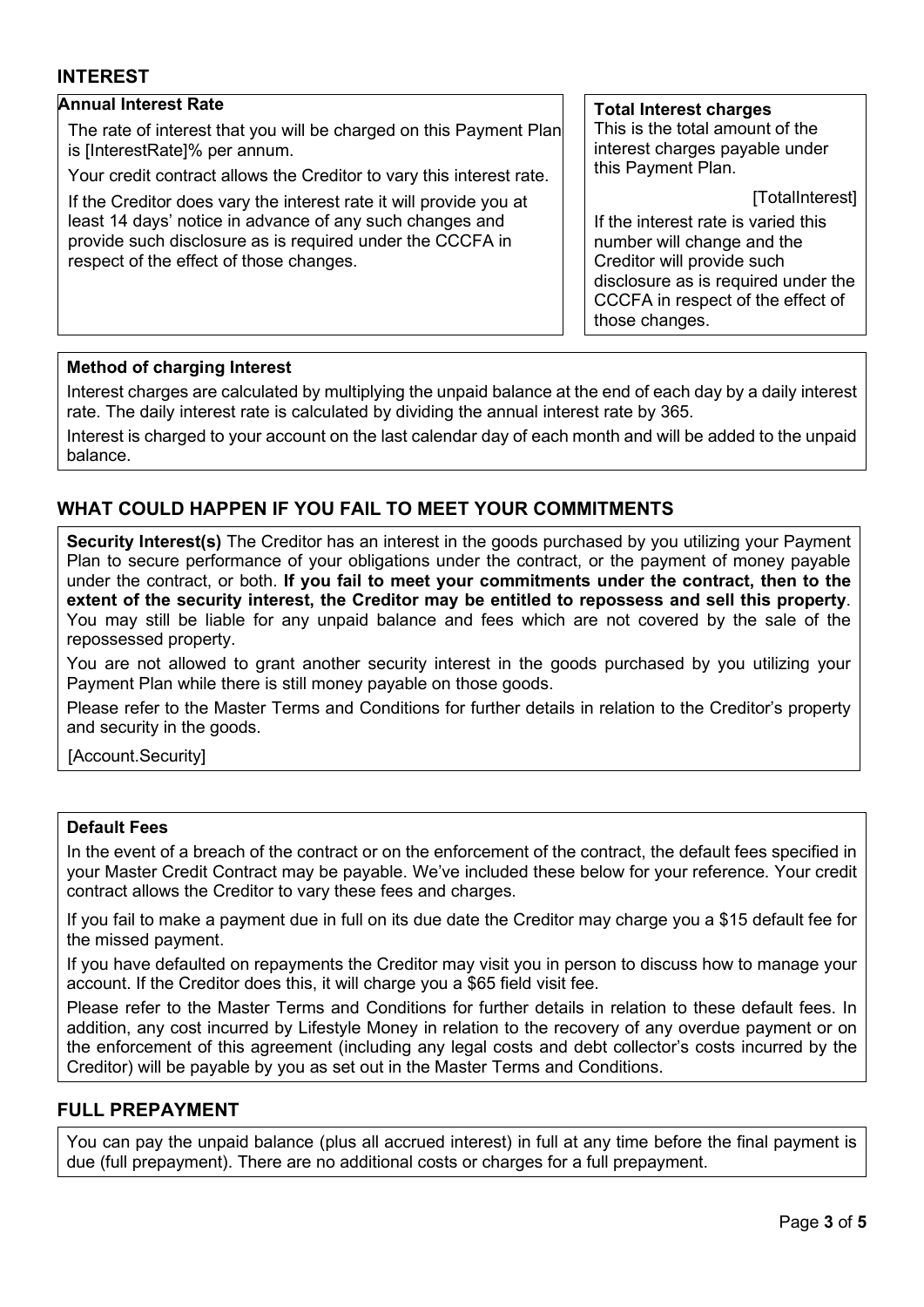# **RIGHT TO CANCEL**

You may be entitled to cancel this Payment Plan by giving notice to the Creditor. Information about your right to cancel is set out in your Master Credit Contract.

# **WHAT TO DO IF YOU SUFFER UNFORESEEN HARDSHIP**

If you are unable, reasonably, to keep up your payments or other obligations because of illness, injury, loss of employment, the end of a relationship, or other reasonable cause, you may be able to apply to the Creditor for a hardship variation.

To apply for a hardship variation, call our Credit team on 0800 427 334 in the first instance. The Creditor may also require you to:

- Make an application in writing;
- Explain your reason(s) for the application; and
- Request one of the following:
	- $\circ$  An extension of the term of the contract (which will reduce the amount of each payment due under the contract); or
	- $\circ$  A postponement of the dates on which payments are due under the contract (specify the period for which you want this to apply); or
	- o Both of the above; and
- Send the application to the Creditor:
	- o by post to Credit Manager, Lifestyle Money, PO Box 58349 Botany, Auckland 2163; or
	- o by email to [info@lifestylemoney.co.nz](mailto:creditadmin@lifestylemoney.co.nz)

Do this as soon as possible. If you leave it for too long, the Creditor may not have to consider your application.

## **DISPUTE RESOLUTION**

It is free to make a complaint to this independent dispute resolution scheme. This scheme can help you to resolve any disagreements you have with the Creditor.

Contact details of dispute resolution scheme:

| Name:                    | <b>Financial Services Complaints Limited (FSCL 2891)</b>                   |
|--------------------------|----------------------------------------------------------------------------|
| <b>Phone:</b>            | 0800 347 257                                                               |
| Email:                   | complaints@fscl.org.nz                                                     |
| Website:                 | www.fscl.org.nz                                                            |
| <b>Business Address:</b> | Level 4, 101 Lambton Quay, Wellington 6011<br>PO Box 5967, Wellington 6140 |

### **REGISTRATION ON FINANCIAL SERVICE PROVIDER REGISTER**

Financial Service Provider Register details:

| <b>Credit Registration Name:</b> | <b>Lifestyle Money Limited</b> |
|----------------------------------|--------------------------------|
| <b>Registration Number:</b>      | FSP1000397                     |

By entering my PIN, I confirm that:

S

- I agree to and understand the terms of this document
- I have received the documents entitled 'Credit Contract and Disclosure Statement Master Credit Contract' and 'Master Terms and Conditions'.